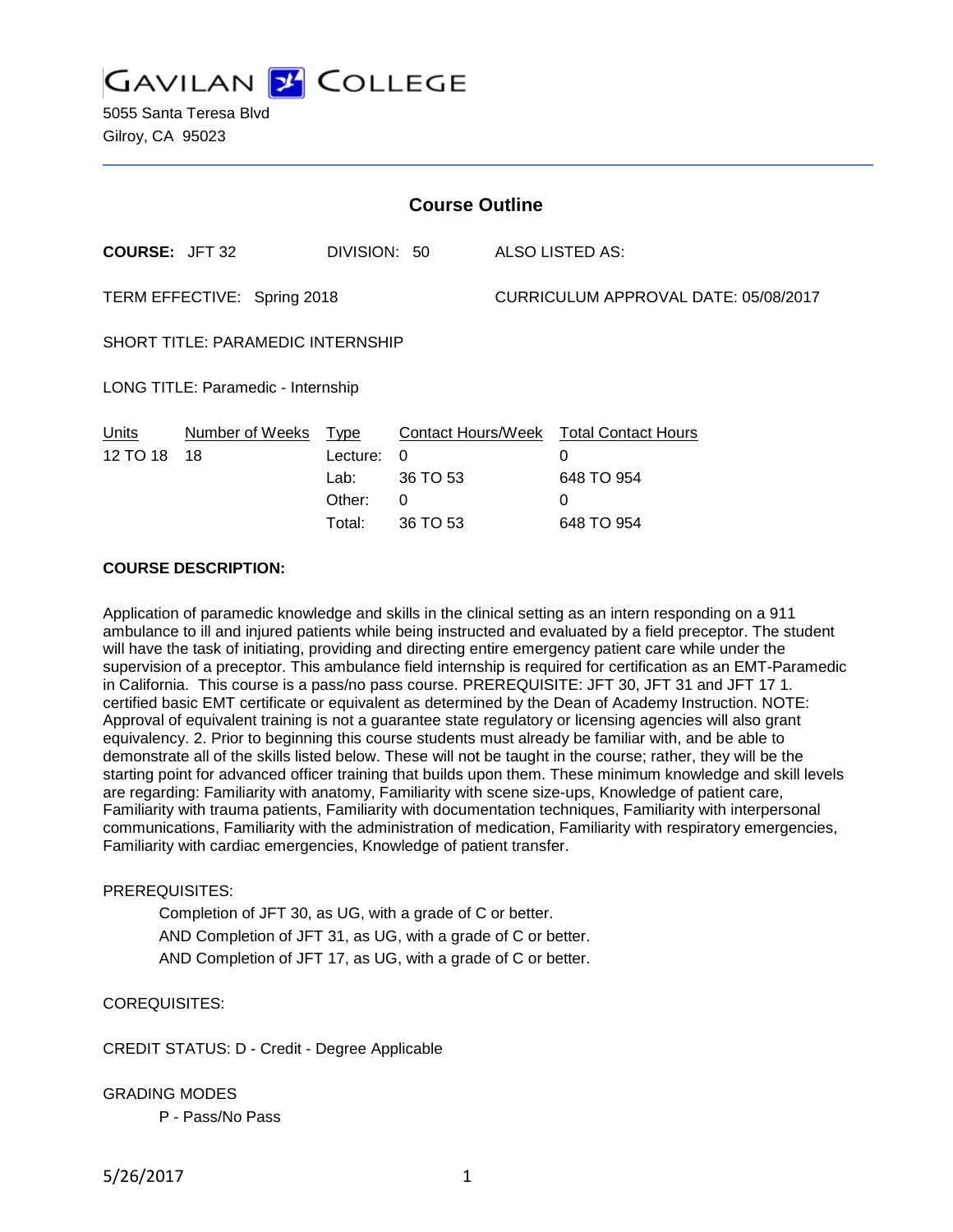REPEATABILITY: N - Course may not be repeated

SCHEDULE TYPES:

04 - Laboratory/Studio/Activity

# **STUDENT LEARNING OUTCOMES:**

1. Demonstrate appropriate assessments and treatment of patients under the supervision of a licensed paramedic.

Measure of assessment: preceptor evaluation, practical application of techniques Year assessed, or planned year of assessment: 2016

2. Demonstrate the ability to act calm and manage the scene of an emergency under critical situations.

Measure of assessment: preceptor evaluation, practical application of techniques, problem solving

Year assessed, or planned year of assessment: 2016

3. Demonstrate effective written and verbal communication with patients, family members and other health care providers.

Measure of assessment: Written assignments, preceptor evaluation, practical application of techniques Year assessed, or planned year of assessment: 2016

4. Discuss with the preceptor trauma patient care and treatments with emphasis on surgical options.

Measure of assessment: preceptor evaluation

Year assessed, or planned year of assessment: 2016

5. Demonstrate the ability, under the supervision of a licensed paramedic, to administer medication within the scope of their practice.

Measure of assessment: preceptor evaluation, practical application of techniques

Year assessed, or planned year of assessment: 2016

# **CONTENT, STUDENT PERFORMANCE OBJECTIVES, OUT-OF-CLASS ASSIGNMENTS**

Curriculum Approval Date: 05/08/2017

- I. Critical Thinking Decision Process
- A. Incorporating information gathered to form an appropriate treatment process
- B. Utilizing patient information to develop a working diagnosis
- II. Professionalism
- A. Appropriate uniform
- B. Positive attitude
- C. Appropriate language
- III. Skill Performance
- A. Formula calculations and administration of medications within scope of practice
- B. Intravenous lines using aseptic techniques
- C. Airway management- BLS and ALS
- D. Endotracheal intubation
- E. Cardiac monitor and defibrillator
- F. 12 lead ECG
- G. Patient assessments under stressful situations
- IV. NREMT Skills
- A. Endotracheal intubation under 30 seconds
- B. Airway suction
- C. Pacing, cardioversion, Intraosseous insertion and spinal immobilization.
- V. Interactions with Other Health Care Providers
- A. Roles and responsibilities of other health care providers

5/26/2017 2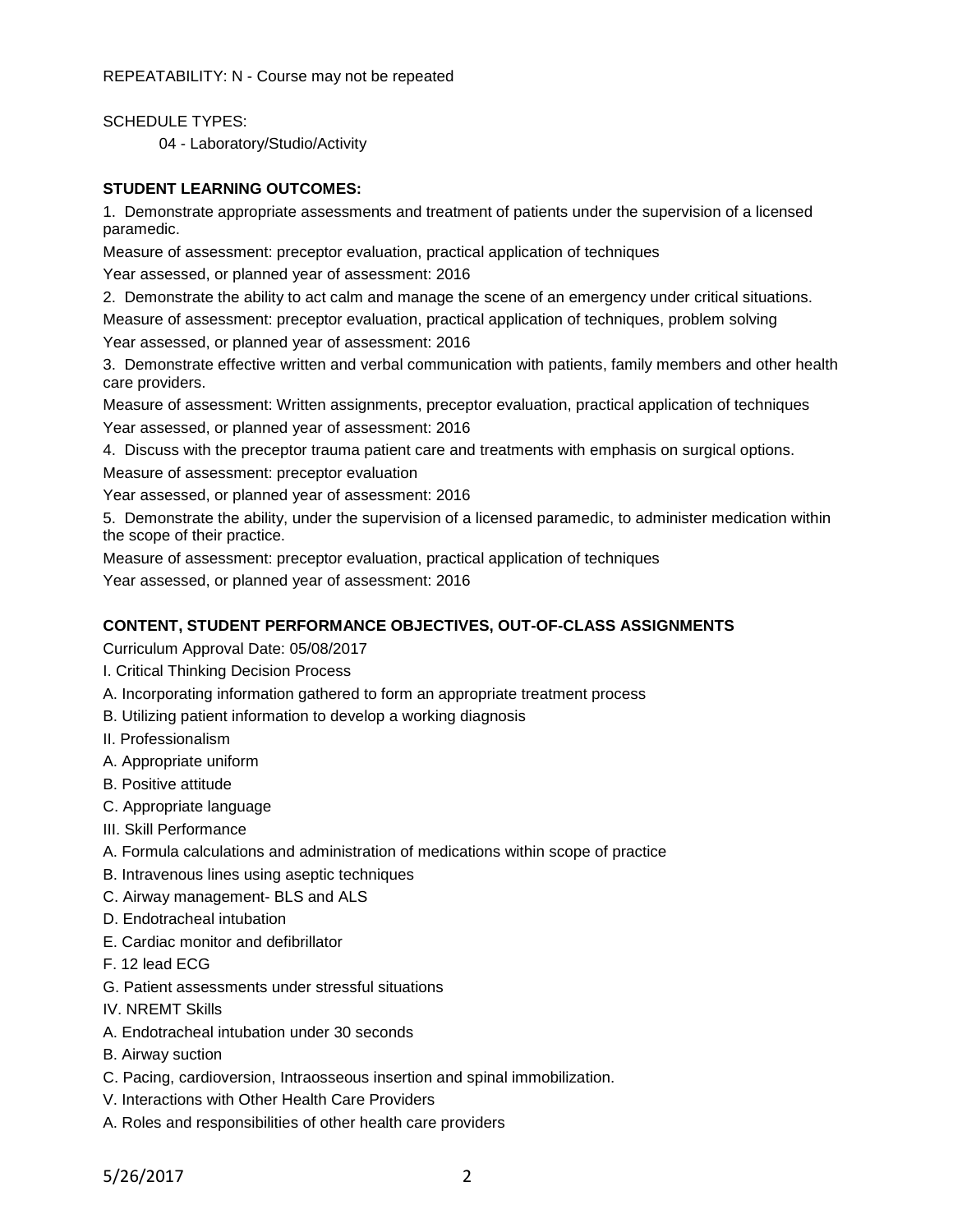- B. EMS system
- C. Continuous Quality Improvement
- D. Improving system and system changes
- E. Improving patient care
- VI. Trauma Patient Care
- A. Treatment to critically injured
- B. Load and go patients
- C. Rapid trauma assessment
- D. Patients needing surgical intervention
- VII. Attitude and Behaviors of Healthcare Providers
- A. Discussing sensitive history with patients
- B. Compassion
- C. Patient confidentiality
- D. Respect
- VIII. Pre-hospital Care Environment
- A. Roles and responsibilities
- B. Personal wellness
- C. Injury prevention activities
- D. Legal Issues
- E. Ethics and decision making
- F. Assessment and management of emergency patients
- G. Field impression
- H. Pharmacologic management plan
- IX. Effective Communication While Providing Care
- A. Physiological, psychological and socialocal changes throughout human development with assessment and communication strategies for patients of all ages.
- B. Formulating patient information for transfer
- C. Accurate radio ring to notify of the arrival of a patient
- D. Documenting information collected during patient care
- X. Trauma Patient
- A. Pathophysiological significance of traumatic injuries
- B. Principles of kinematics
- C. Recognition and treatment plan
- XI. Medical Patient
- A. Anatomy and physiology review of organ system
- B. Recognition and treatment plan
- XII. Patient with Special Needs Treatment Plan
- A. Neonatal patient
- B. Pediatric patient
- C. Generic patient
- D. Patient who sustained abuse or assault
- E. Diverse patients who face physical, mental, social and financial challenges
- XIII. Scene management
- A. Safe and effective ground and air medical transport
- B. Multiple casualty incident management techniques
- C. Rescue awareness from water, hazardous atmospheres, trenches, highways and hazardous terrain
- D. Safe operation at crime scenes and other emergencies
- XIV. Recognizing and Utilizing Information from the Patient's ECG to Treat the Patient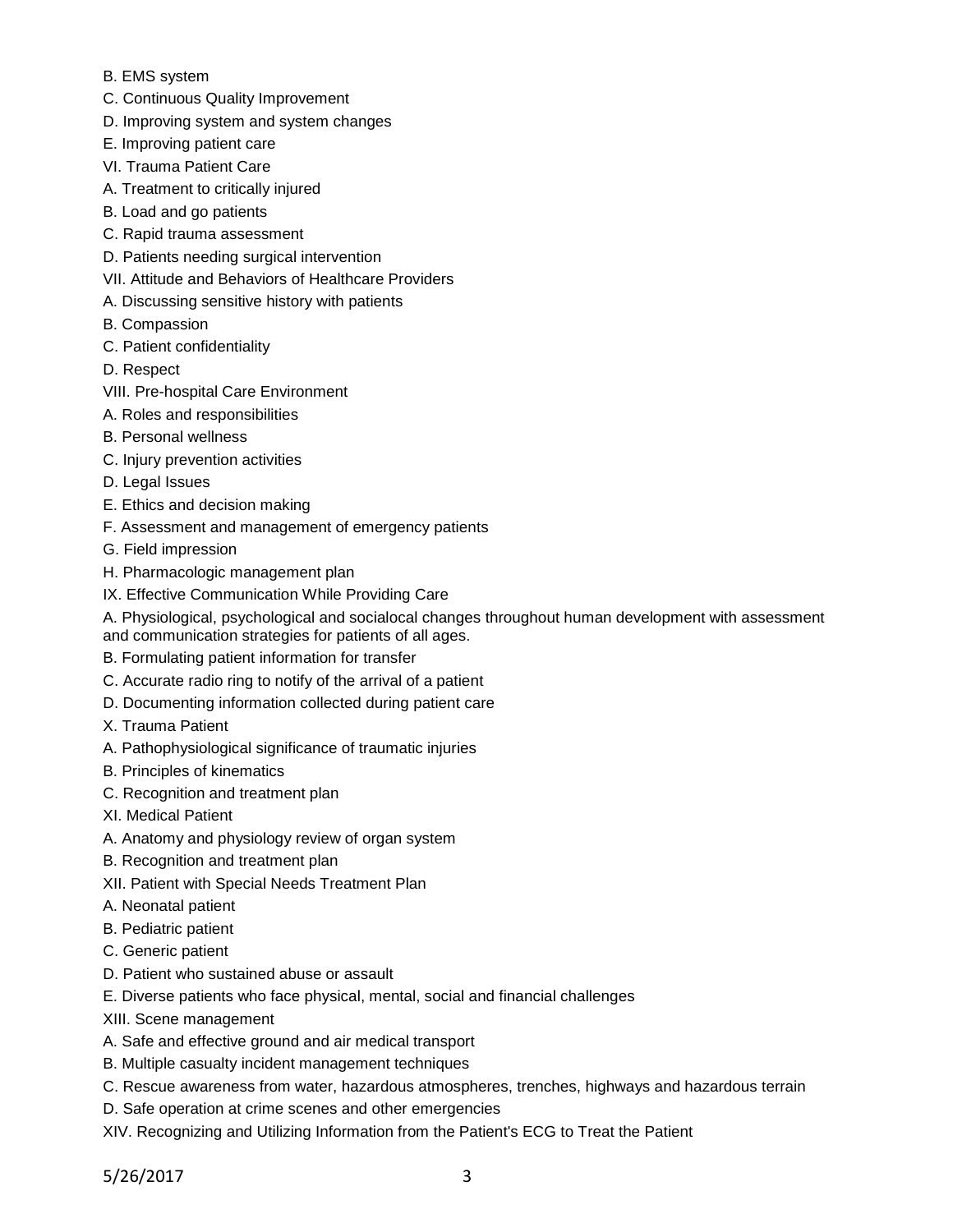- A. Techniques for applying ECG leads
- B. Transmitting ECG
- C. Utilizing the information gather to develop a proper treatment modality

# **OUT OF CLASS ASSIGNMENTS:**

Written Assignments:

Students will fill out pre-hospital patient care report forms.

Students will document Field Internship progress on a weekly basis.

Reading Assignment:

Review anatomy and physiology in Essentials of Anatomy and Physiology.

# **METHODS OF INSTRUCTION:**

Students will function and perform on the job duties, under the supervision of a mentor. Goals must be successfully accomplished within the context of the learning environment. Clinical experiences should occur after the student has demonstrated competence in skills and knowledge in the didactic and laboratory components of the course. If the program is unable to achieve the essentials or recommended components on live patients, alternative learning experiences (simulations, programmed patient scenarios, etc.) can be developed. If alternatives to live patient contact are used, the program should increase the number of times the skill must be performed to demonstrate competence.

# **METHODS OF EVALUATION:**

Writing assignments Percent of total grade: 0.00 % If this is a degree applicable course, but substantial writing assignments are NOT appropriate, indicate reason: Course primarily involves skill demonstration or problem solving Problem-solving assignments Percent of total grade: 45.00 % Percent range of total grade: 45 % to 90 % Field Work; Lab Reports; Quizzes Skill demonstrations Percent of total grade: 75.00 % Percent range of total grade: 75 % to 90 % Class Performance/s; Field Work; Performance Exams Objective examinations Percent of total grade: 25.00 %

# **REPRESENTATIVE TEXTBOOKS:**

Required Representative Textbooks American Heart Association. Advanced Cardiac Life Support (ACLS) Provider Manual. Channing Bete,2010. Reading Level of Text, Grade: 12 Verified by: Doug Achterman American Heart Association. BLS for the Healthcare Provider. Channing and Bete,2010. Reading Level of Text, Grade: 12 Verified by: Doug Achterman Barbara Aehlert. Paramedic Practice Today. Elsevier/Mosby,2011. or other appropriate college level text Reading Level of Text, Grade: 12 Verified by: Doug Achterman Henry B. Geiter Jr.. EZ ECG Rhythm Interpretation. 2003. Reading Level of Text, Grade: 12 Verified by: Doug Achterman Tina Sanders and Valerie C. Scanlon. Essentials of Anatomy and Physiology. Text and Workbook,2010. Reading Level of Text, Grade: 12 Verified by: Doug Achterman

# **ARTICULATION and CERTIFICATE INFORMATION**

Associate Degree: